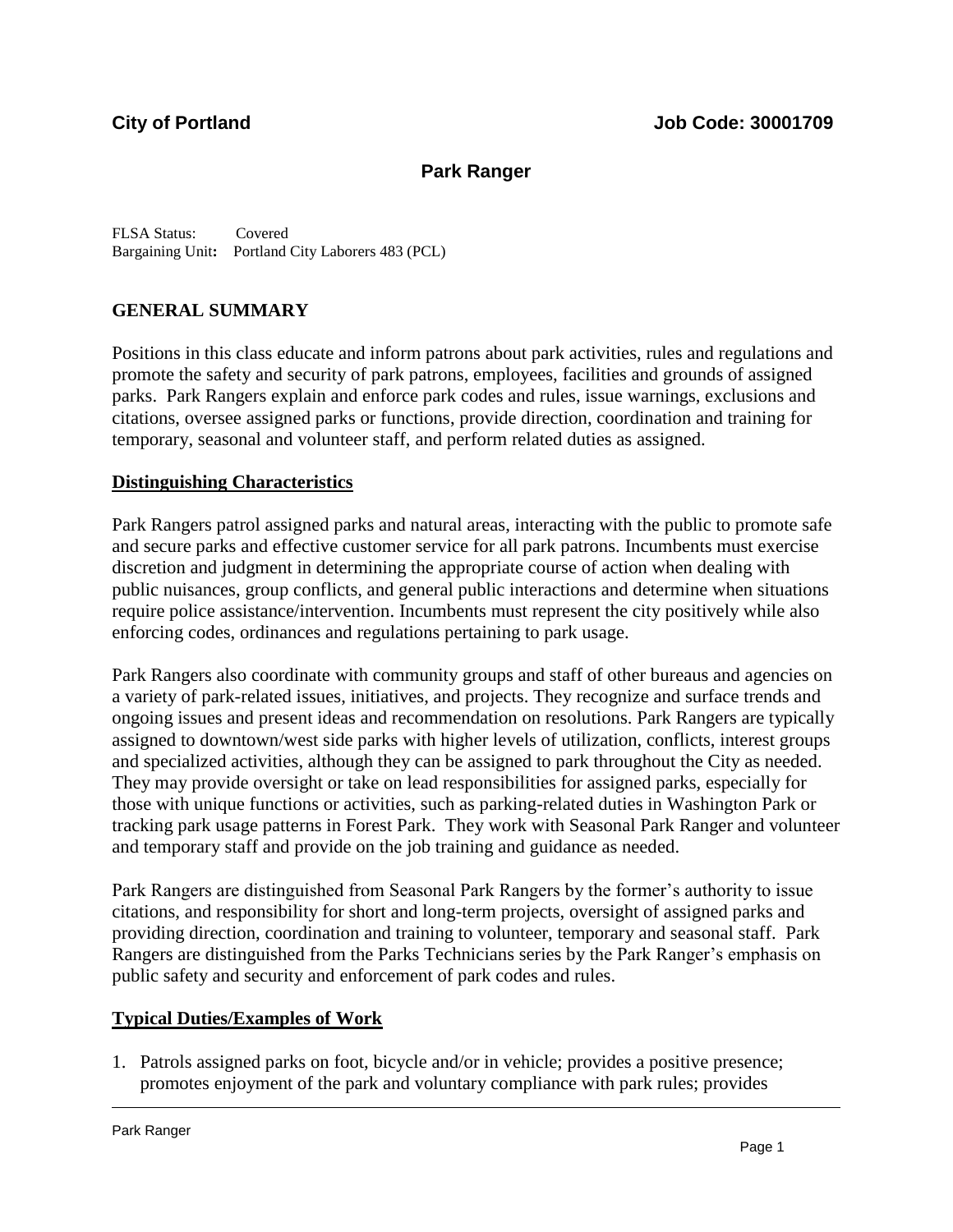information to park patrons about park history, schedule of activities and rules, codes, hours and other general information; observes nuisance or crime activity and calls law enforcement as appropriate; provides First Aid to injured persons; ensures proper closure and security of buildings; monitors park areas for damage to grounds, equipment and/or facilities; picks up and properly disposes of litter; documents daily activity in parks and follows up on citizen concerns.

- 2. Enforces park codes and rules; interprets and communicates park codes and rules to the public; issues warnings, exclusions and citations; acts as a deterrent to park code violations; involves law enforcement authorities as necessary to maintain park security and safety; provides traffic and event management for various park activities as assigned.
- 3. Helps resolve conflicts between park users; addresses a variety of park use issues, such as permit-related conflicts, homelessness and illegal camping, traffic/pedestrian/sidewalk/path use, dog-related issues, substance abuse in parks and other problems; responds to citizen complaints regarding nuisance activity in parks; interprets procedures and regulations to determine the specific park violation.
- 4. Coordinates with other park staff and law enforcement to investigate suspicious activities; provides assistance to police when necessary; writes detailed and accurate reports for use by Parks and Recreation Bureau and by the police, city attorneys, and other outside agencies including social service providers; testifies in court and before hearings officers on criminal cases, park exclusions, and animal control issues; responds to calls for service; implements emergency closure of parks or facilities due to public health, safety or other issues; coordinates with first responder and first aid services; provides first aid.
- 5. Identifies ongoing issues or trends related to park usage, security, code enforcement and customer service; surface and escalate issues; proposes ideas and solutions; participates in broader discussions of nuisance and crime issues in parks; assists and coordinates with other city bureaus, law enforcement agencies and community groups to coordinate projects and address issues.
- 6. Leads assigned projects; coordinates with stakeholders, monitors and reports on project progress; prioritizes daily activities with longer term projects.
- 7. Interacts with community groups; coordinates assigned short-term and long-term initiatives that address group goals and concerns; maintains positive relationships with community group leaders; provides training to volunteer and community groups on park safety, park watch and volunteer foot patrol; attends public safety, neighborhood association and assigned community meetings to participate in discussions of park-related issues and provide information about park codes.
- 8. Provides lead oversight in assigned parks or for key initiatives; facilitates communication, coordination and training; schedules and organizes meetings with stakeholders; provides training, direction and support to affected groups; coordinates work of a team, including seasonal park rangers and volunteers.